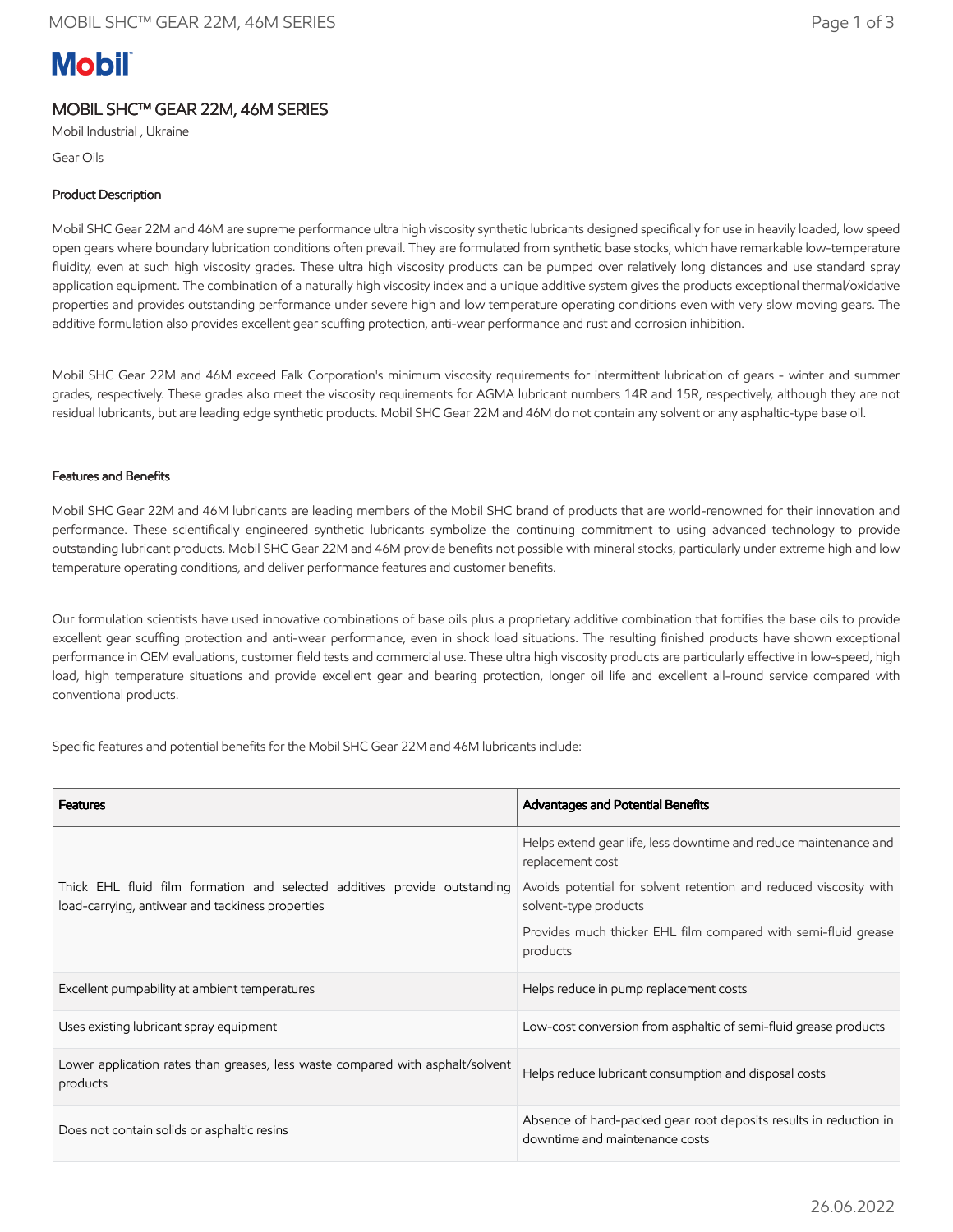## MOBIL SHC™ GEAR 22M, 46M SERIES Page 2 of 3

| <b>Features</b>       | Advantages and Potential Benefits                                             |
|-----------------------|-------------------------------------------------------------------------------|
| Light colored product | Helps avoid need for costly gear cleaning prior to inspection                 |
| Solvent-free          | Helps avoid potential safety issues related to volatile, low flash<br>solvent |

#### Applications

Application Considerations: Normally, conversion to Mobil SHC Gear 22M or 46M from asphaltic or grease products will be a simple process with no change in lubricant spray equipment. It is recommended that the gears be thoroughly cleaned to take advantage of the light color of these synthetic products. Consult your Mobil representative for further details on lubricant conversion.

Mobil SHC Gear 22M and 46M are designed specifically for use in heavily loaded, low speed open gearing which drive stationary rotating machinery. Product is typically applied by intermittent by spray nozzle systems. Specific applications include:

- Kilns and mills in metal mining, cement and limestone production and in sugar plants
- Slow speed, heavily loaded plain and rolling contact bearings

#### Properties and Specifications

| Property                                              | <b>22M</b> | 46M   |
|-------------------------------------------------------|------------|-------|
| Copper Strip Corrosion, 3 h, 100 C, Rating, ASTM D130 | 1B         | 1B    |
| Density @ 15.6 C, kg/l, ASTM D4052                    | 0.890      | 0.924 |
| Flash Point, Cleveland Open Cup, °C, ASTM D92         | 240        | 240   |
| Kinematic Viscosity @ 100 C, mm2/s, ASTM D445         | 700        | 1375  |
| Kinematic Viscosity @ 40 C, mm2/s, ASTM D445          | 22000      | 46000 |
| Pour Point, °C, ASTM D97                              | 6          | 15    |
| Viscosity Index, ASTM D2270                           | 180        | 180   |

#### Health and Safety

Health and Safety recommendations for this product can be found on the Material Safety Data Sheet (MSDS) @ [http://www.msds.exxonmobil.com/psims](http://www.msds.exxonmobil.com/psims/psims.aspx) /psims.aspx

All trademarks used herein are trademarks or registered trademarks of Exxon Mobil Corporation or one of its subsidiaries unless indicated otherwise.

10-2020

.

Typical Properties are typical of those obtained with normal production tolerance and do not constitute a specification. Variations that do not affect product performance are to be expected during normal manufacture and at different blending locations. The information contained herein is subject to change without notice. All products may not be available locally. For more information, contact your local ExxonMobil contact or visit [www.exxonmobil.com](http://www.exxonmobil.com/)

ExxonMobil is comprised of numerous affiliates and subsidiaries, many with names that include Esso, Mobil, or ExxonMobil. Nothing in this document is intended to override or supersede the corporate separateness of local entities. Responsibility for local action and accountability remains with the local ExxonMobil-affiliate entities.